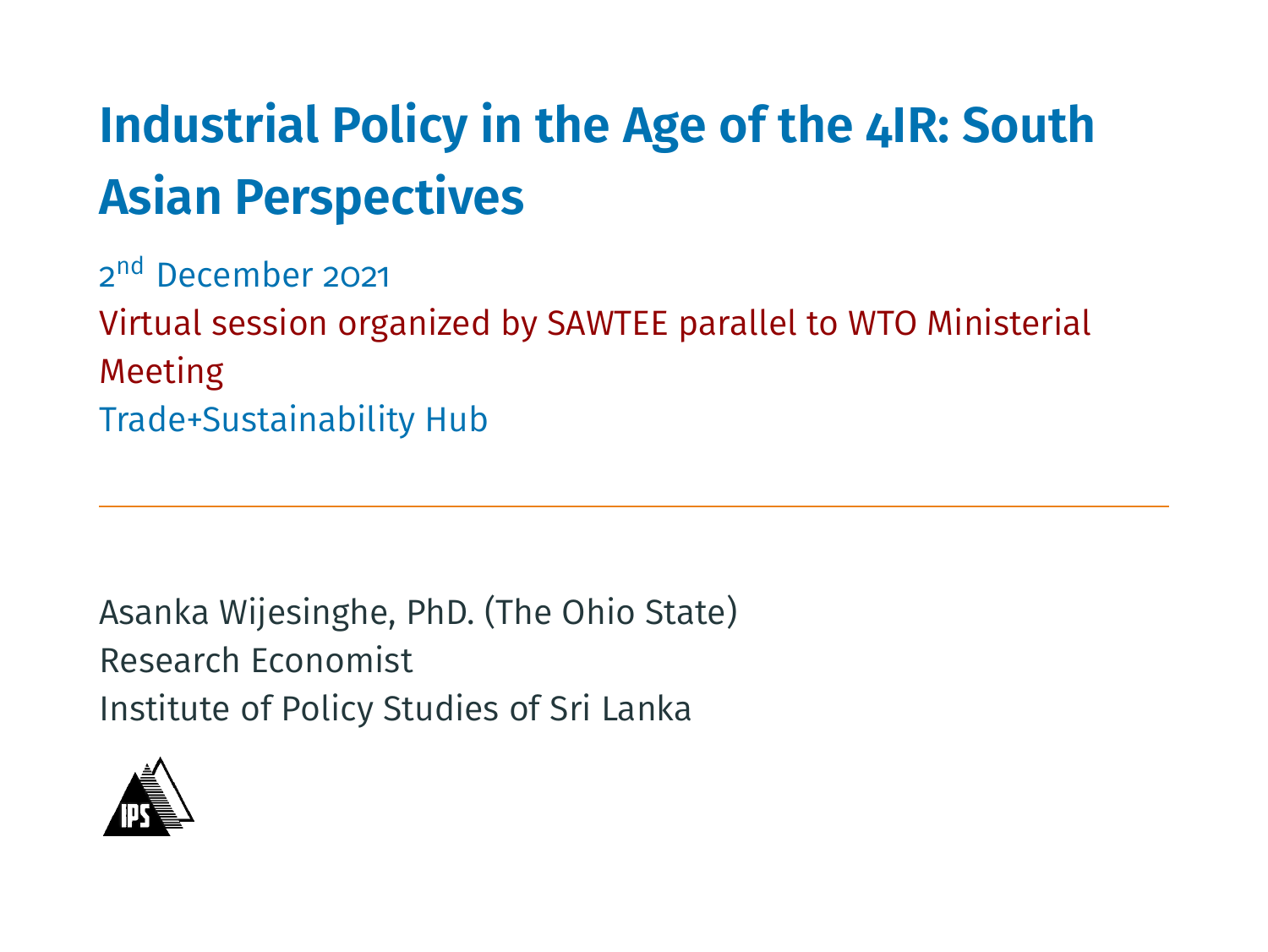- $\triangleright$  Global developments (automation and future of the GVCs)
- ▶ Sri Lanka's exports in 4IR era
- ▶ Sri Lanka's readiness for 4IR
- ▶ Policies and strategies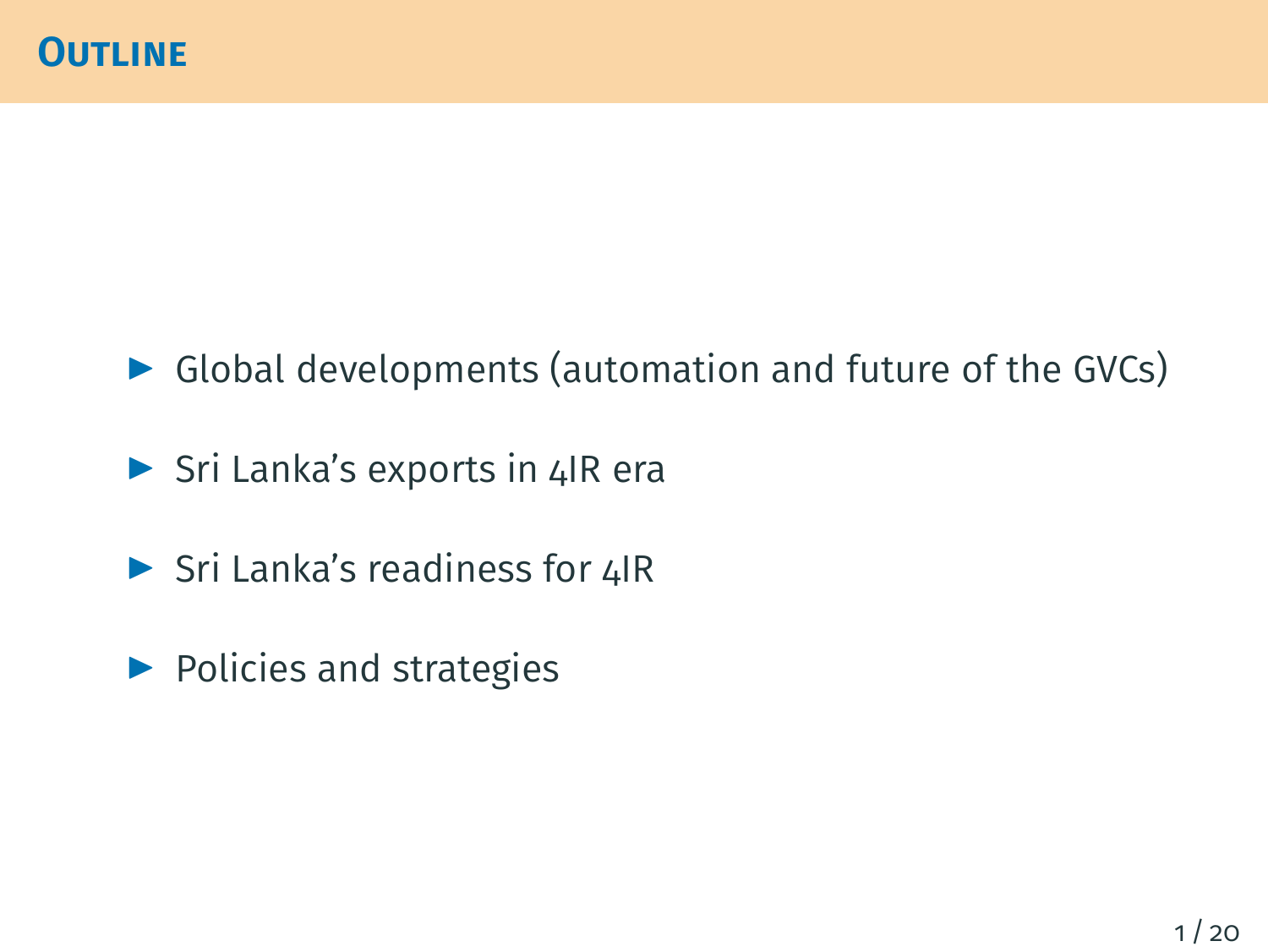# Global developments (automation and future of the GVCs)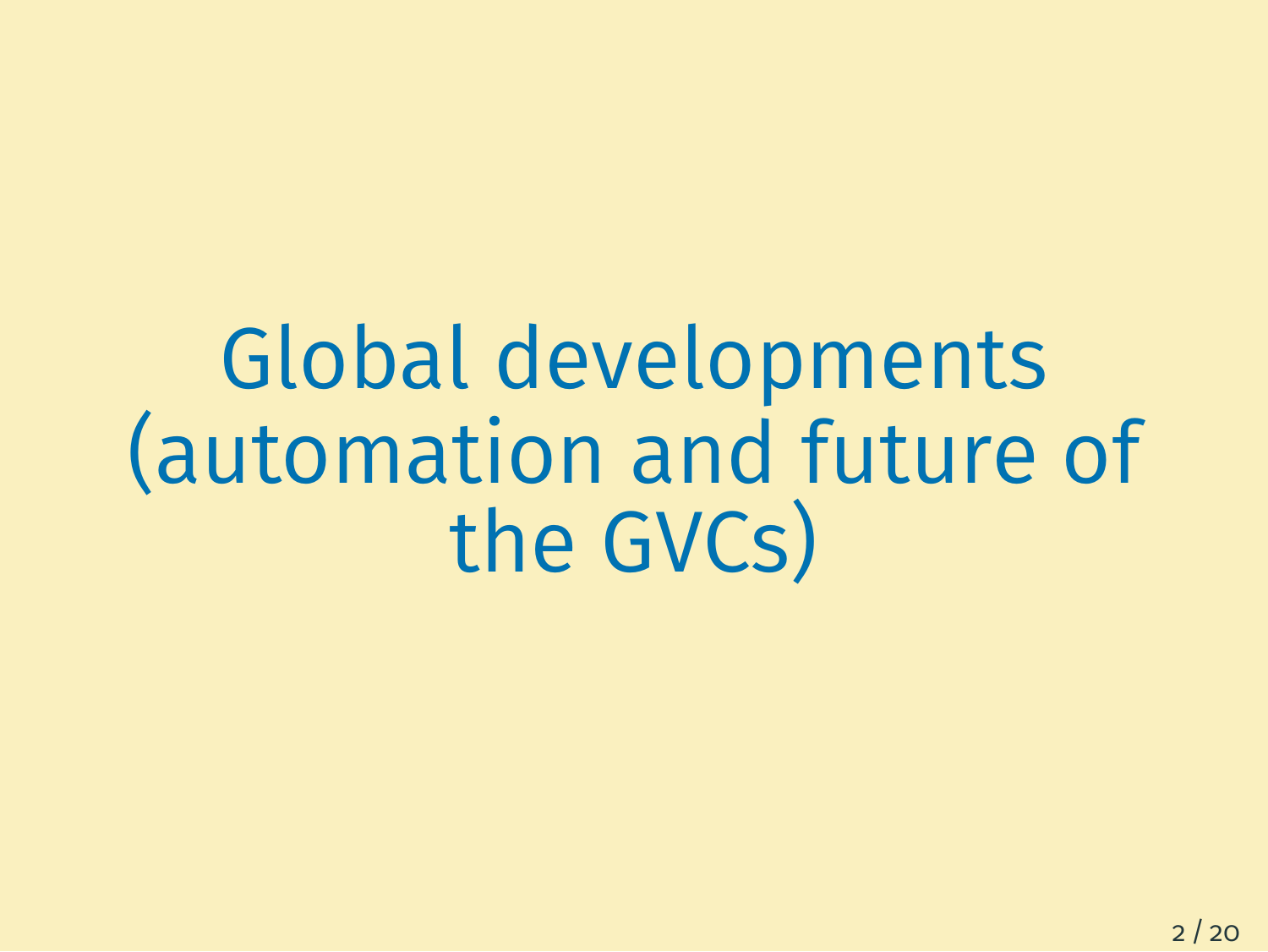#### **4IR IN INDUSTRIAL SECTOR**

- ▶4IR technologies ([Schwab, 2016](#page-22-0))
	- *•* Artificial Intelligence (AI) and robotics
	- *•* Nanotechnology
	- *•* Big data
	- Internet of things (IoT)
- ▶ Automation poses challenges and opportunities to the industrial sector
	- *•* Opportunities (Gains in efficiency and productivity, decreasing trade costs and effective supply chains, *⇒* High economic growth)
	- *•* Challenges (Inequity, labor market effects, less offshoring (MNCs)([Rodrik, 2018](#page-22-1)) and re-shoring)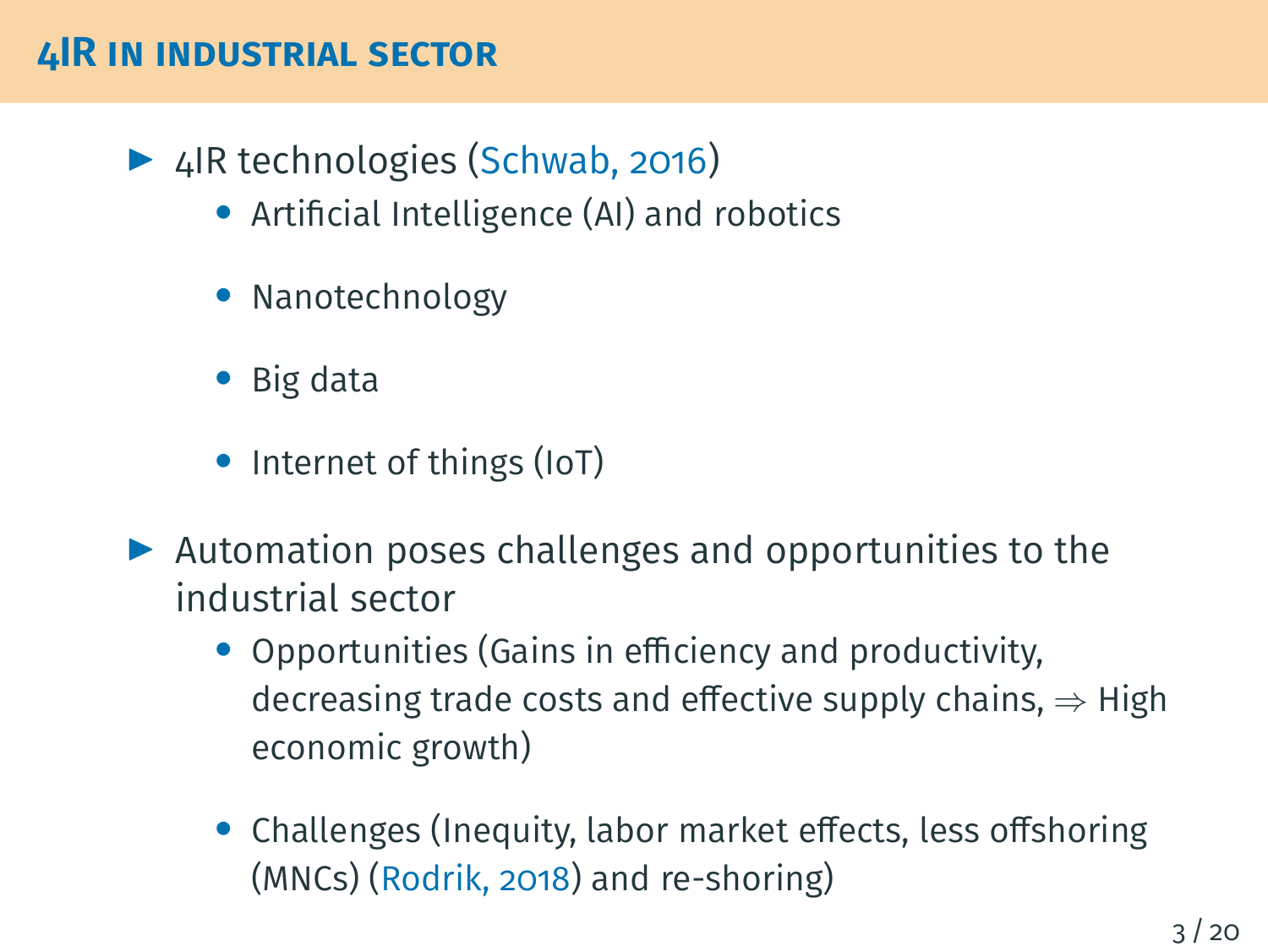#### **GLOBAL DEVELOPMENTS: AUTOMATION, LABOR MARKET EFFECTS, AND GVCS**

#### ▶ Automation labor market effects

- *•* Adverse labor market effects in advanced economies [\(Grigoli et al., 2020](#page-22-2); [Acemoglu et al., 2020](#page-21-0); [Acemoglu and](#page-21-1) [Restrepo, 2020\)](#page-21-1)
- *•* Re-shoring may reduce the developing countries' ability of capitalising on low factor pries
- ▶ Are automation and offshoring substitutes?
	- *•* Less clear-cut [\(Antràs, 2020\)](#page-21-2)
	- *•* As noted by [Antràs \(2020](#page-21-2)) in the existing literature: automation  $\Rightarrow$  imports from developing countries  $\Uparrow$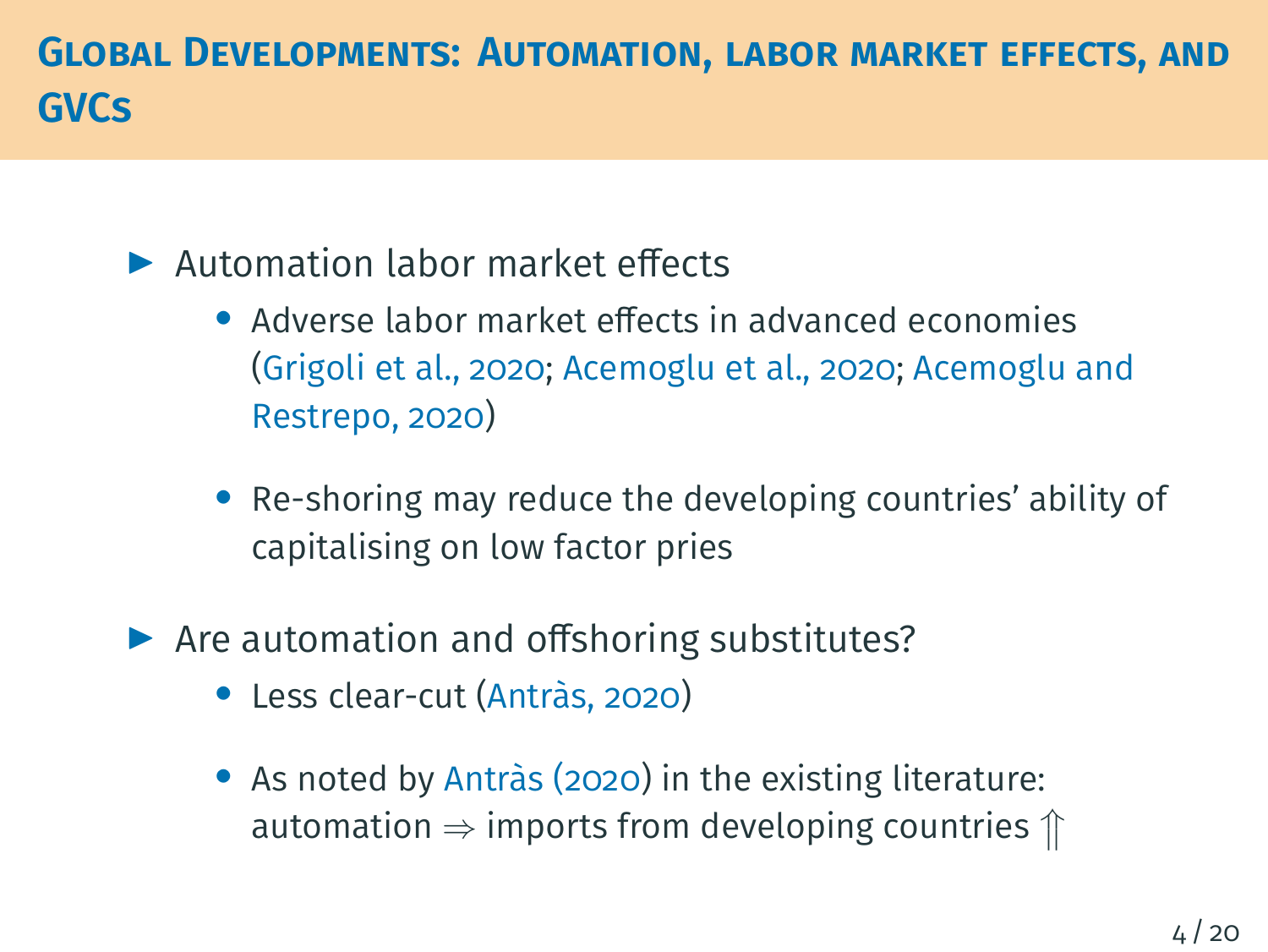## Sri Lanka's exports in 4IR era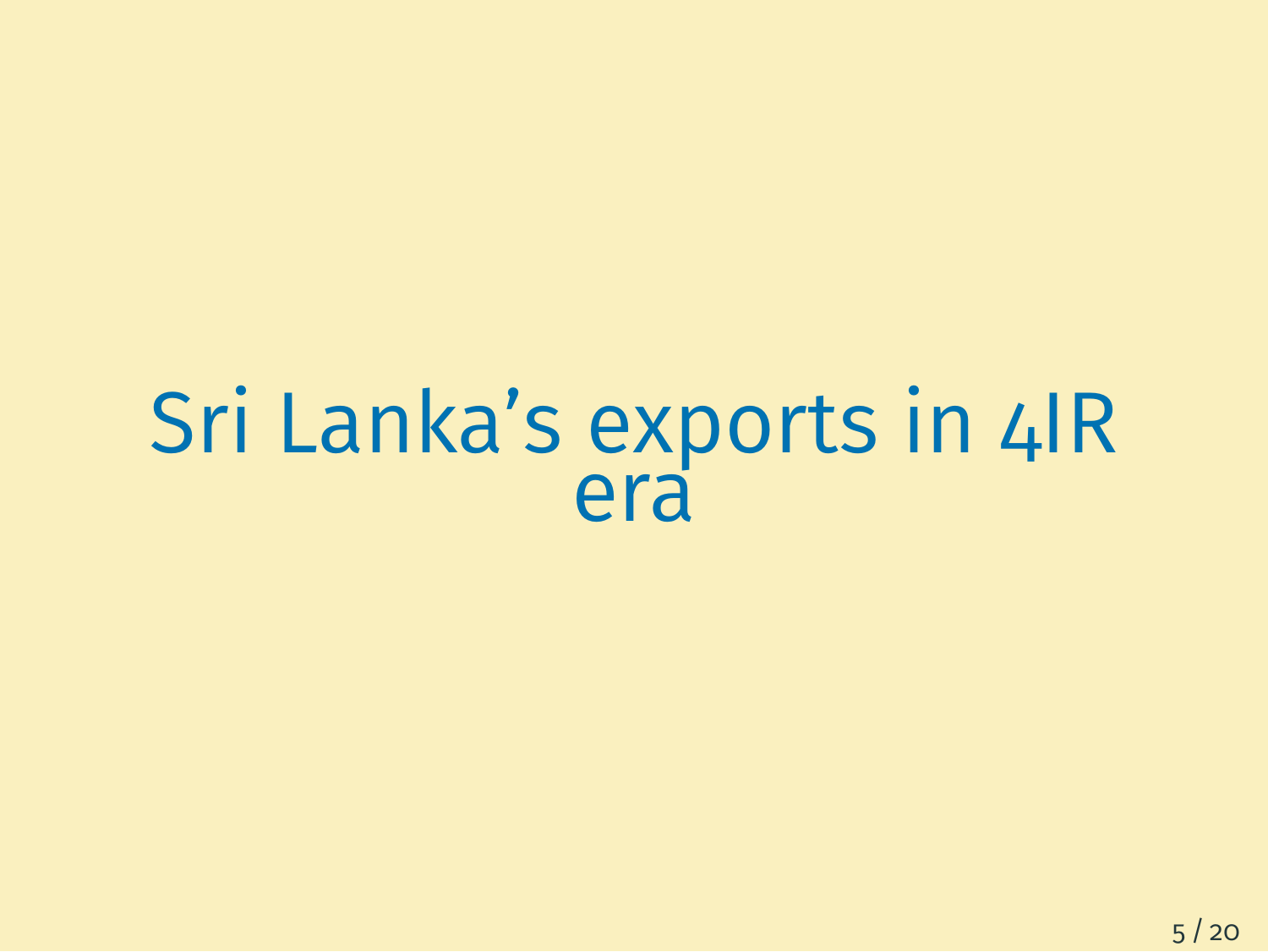#### **4IR AND SRI LANKA'S EXPORT BASKET**

- $\triangleright$  Potentially a less impact of agricultural exports
- ▶ Most are consumption goods
- ▶ Automation in developed countries may increase demand for rubber, graphite, and other minerals
- ▶ Industrial sector impact:
	- *•* Textiles: Automation makes near-shoring and re-shoring easy (eg: Sewbots)
	- *•* Automation will depend on factor prices, trade costs, skilled labor force, and the nature of demand
	- *•* Products with fluctuating demand prone to automation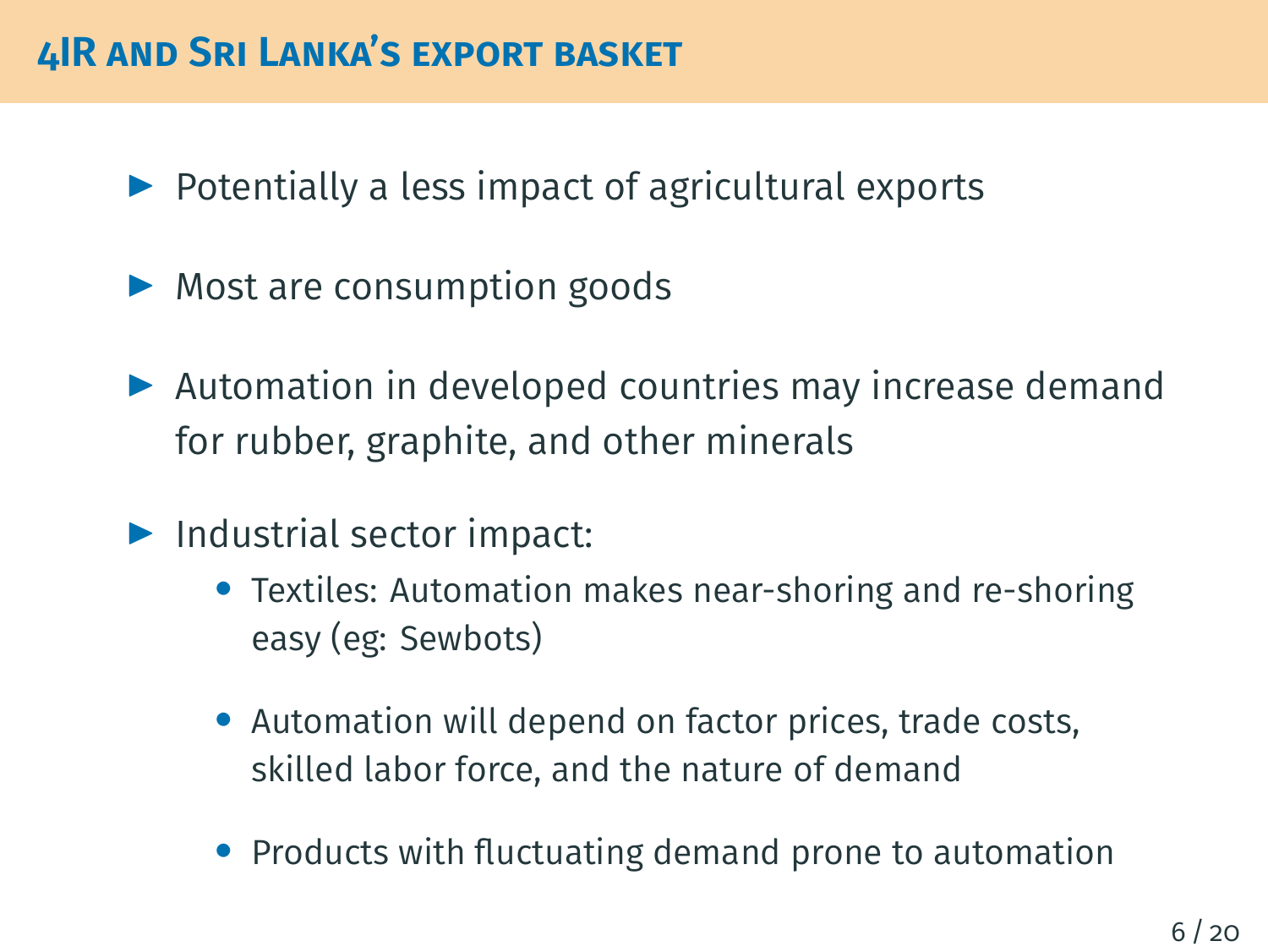#### **4IR AND SRI LANKA'S EXPORT BASKET**

<span id="page-7-0"></span> $\blacktriangleright$  HS chapter 85: Electronics and electrical equipment

- *•* Prone to automation and re-shoring
- Sector shows a robust growth:  $\rightarrow$  HS [chapter 85](#page-16-0)
- *•* The US supply chain realignment for semiconductors (challenge and opportunity)
- ▶ Overall, the direction of the effect is not clear-cut
- $\blacktriangleright$  The 4IR-led re-shoring may affect diversification-into complex products- moves
- ▶ Sri Lanka needs to prepare labor force and digital infrastructure to benefit from 4IR and increase resilience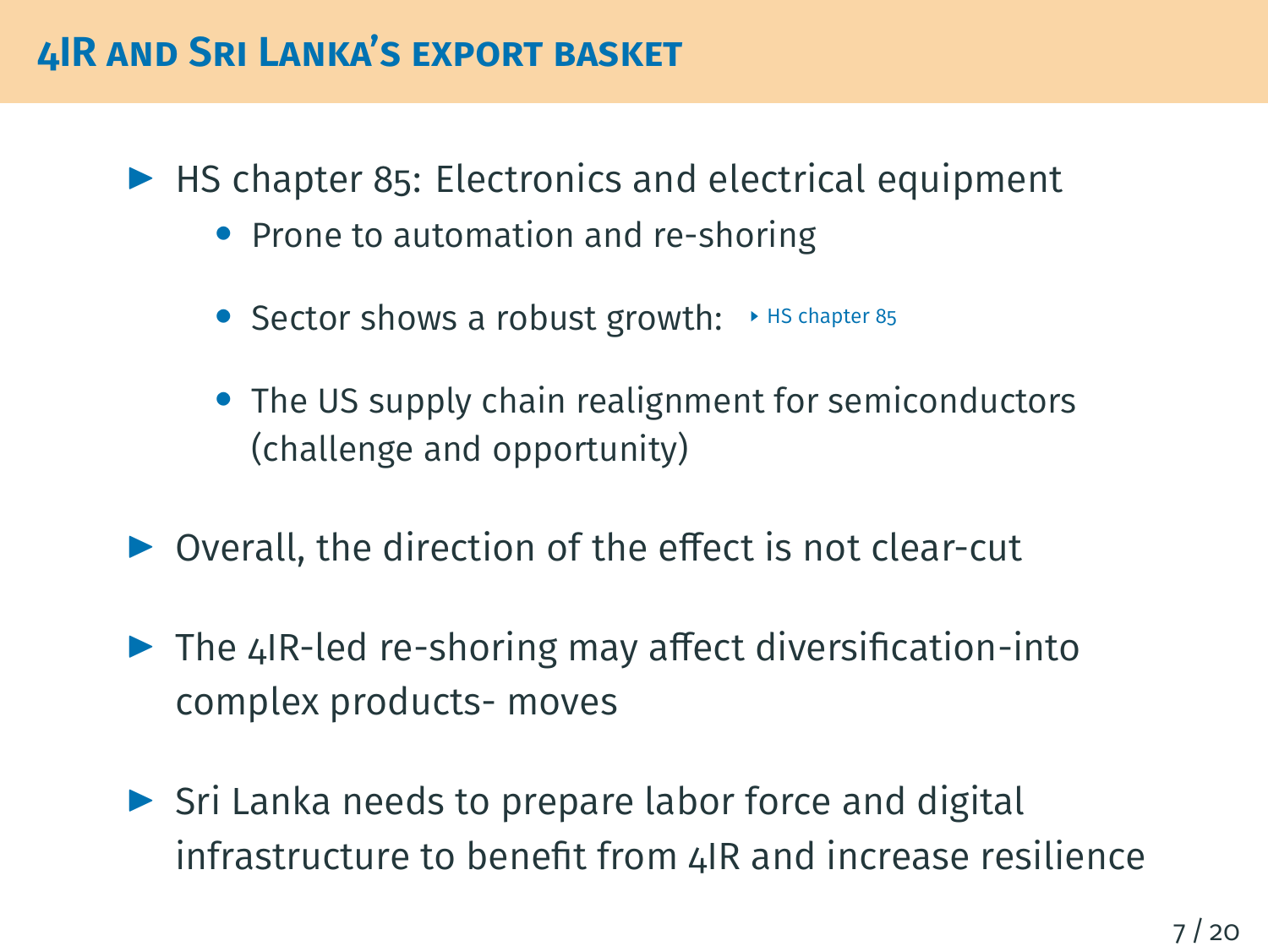- ▶ High labor cost *⇒* automation a solution for LKA
- ▶ Overall, advances in automation and near-shoring remain relatively limited in Asia([ILO, 2021\)](#page-22-3) (still low wage cost in Bangladesh, Cambodia, etc.)
- $\triangleright$  Capital requirement is high as the process is complex
- $\triangleright$  Sewing needs manipulation of complex motions
- ▶ Advanced Sewbots that use cameras, mapping technologies, artificial intelligence and algorithms
- ▶ Thus, LKA needs to develop skills of the labor force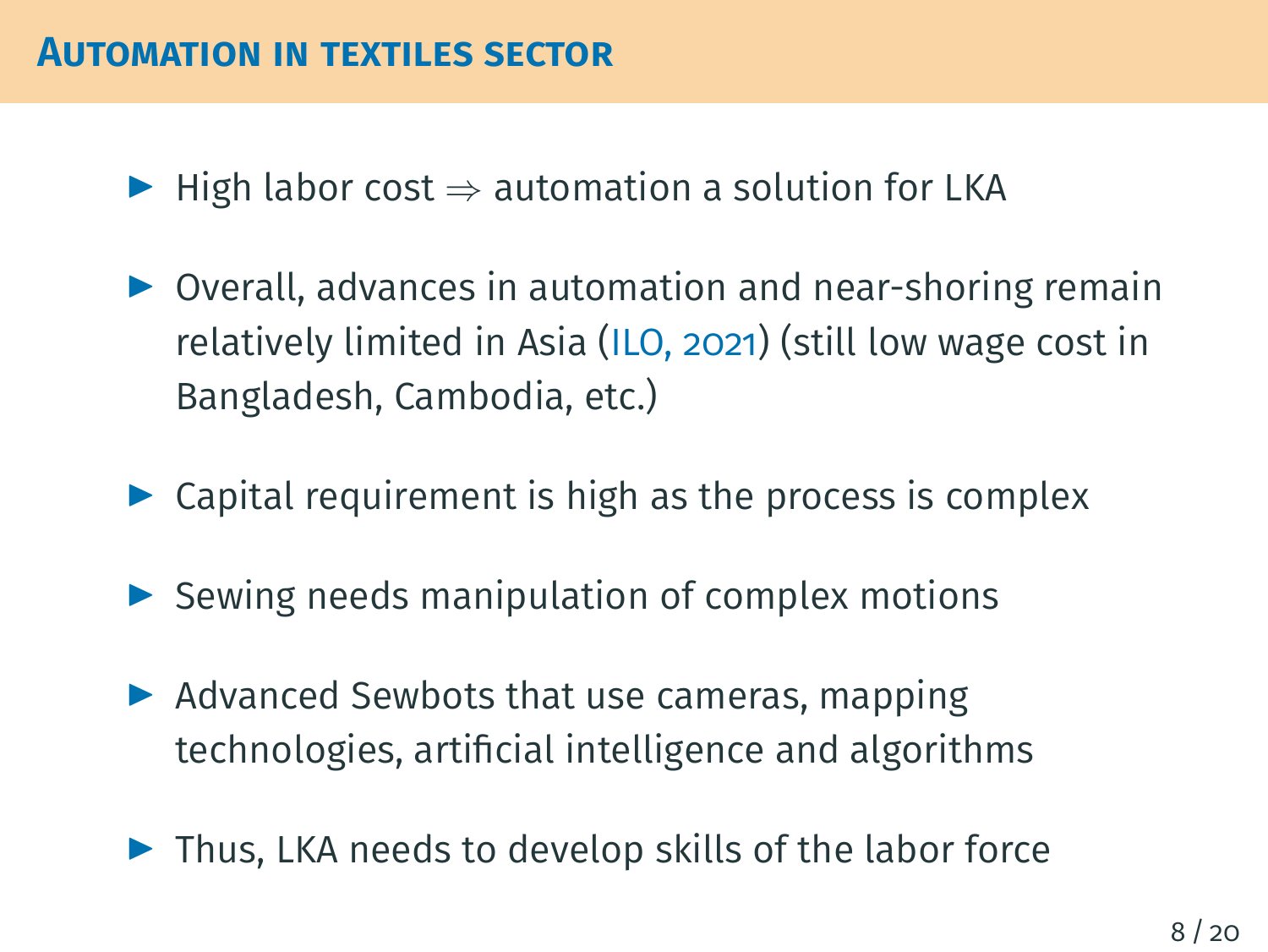### Sri Lanka's readiness for 4IR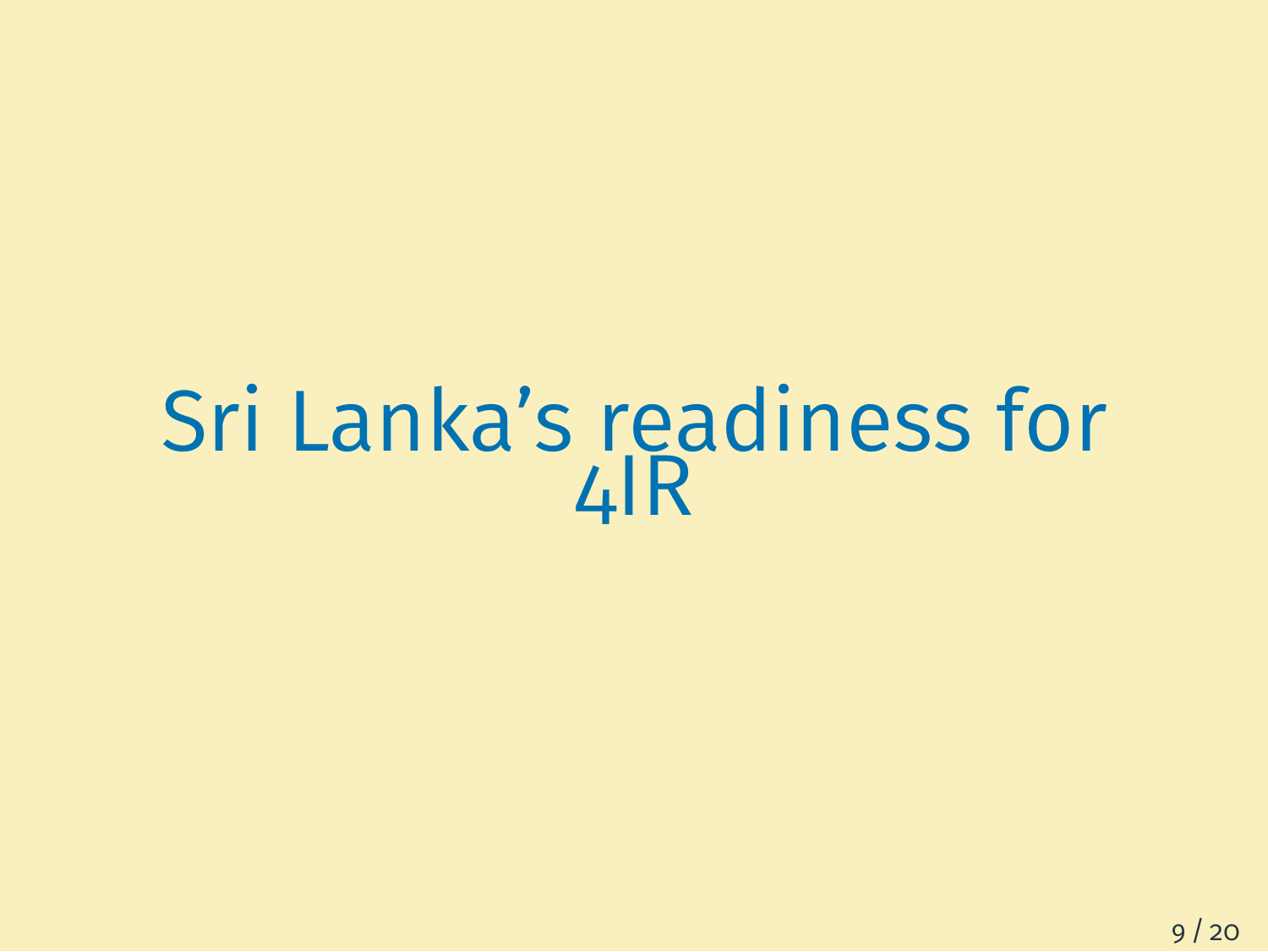#### **PREPAREDNESS FOR TECHNOLOGICAL INNOVATION AND COMPLEMEN-TARY ECOSYSTEM TO BENEFIT FROM 4IR**

- $\blacktriangleright$  Technological preparedness
	- *•* Digital preparedness
	- *•* Capacity to stimulate innovation
- ▶ Complementary ecosystem to benefit from 4IR
	- *•* Developing necessary infrastructure and human capital
	- *•* Enable economic agility

[\(IPS of Sri Lanka, 2019](#page-22-4))

▶ As [IPS of Sri Lanka \(2019\)](#page-22-4) reports; Sri Lanka ICT innovation and capability is not satisfactory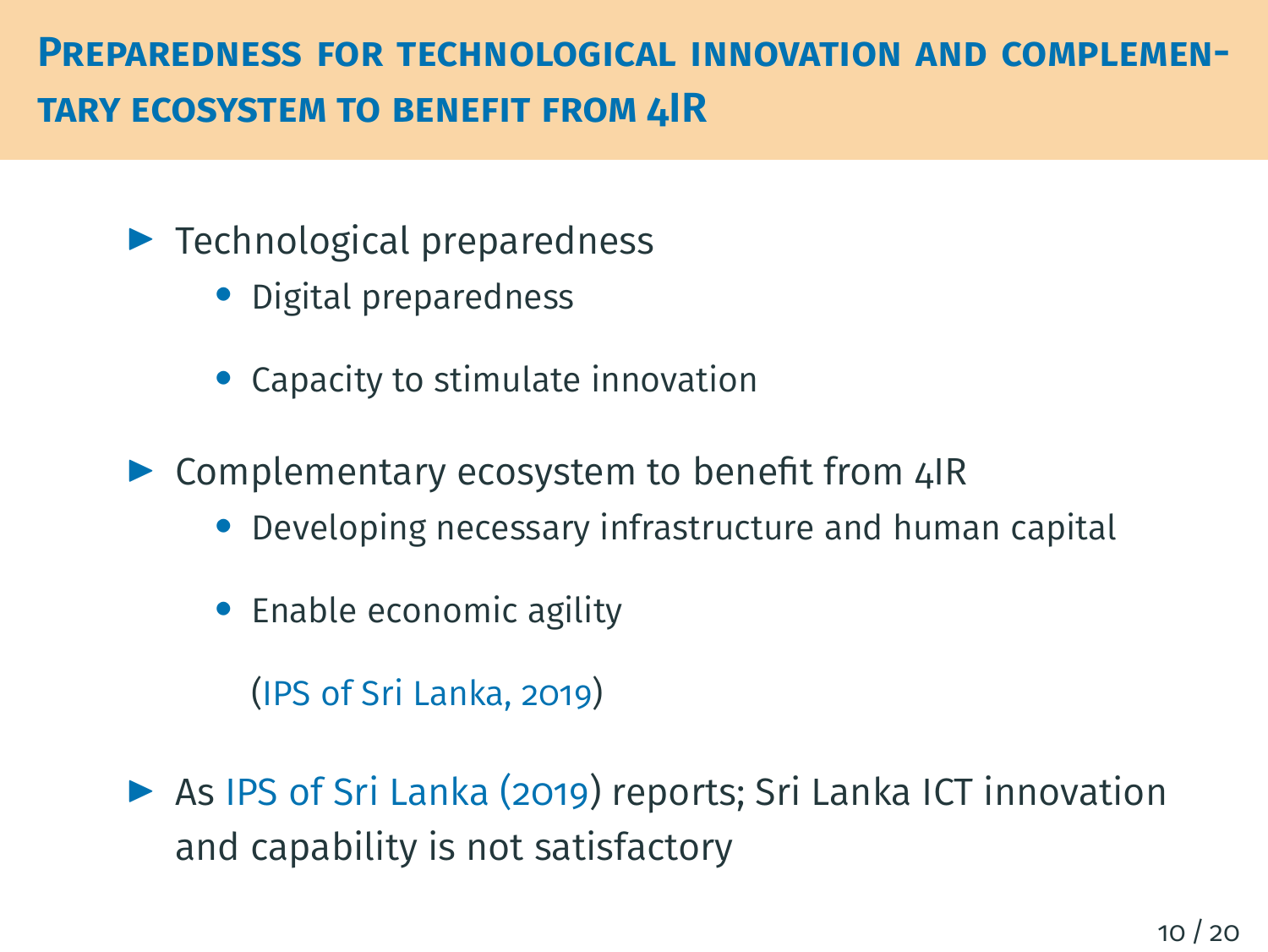#### <span id="page-11-0"></span>▶ Obstacles

- *•* Low-level of IT literacy and access to internet
- Just around 35% uses internet in 2020 > [Internet usage](#page-17-0)
- *•* Computer literacy: 32% in 2020([DCS of Sri Lanka, 2020\)](#page-21-3)
- *•* High sectoral disparities([IPS of Sri Lanka, 2019\)](#page-22-4)
- $\blacktriangleright$  Opportunities
	- *•* Rapid growth of internet users
	- *•* High subscriptions of mobile phone use
	- *•* High mobile phone coverage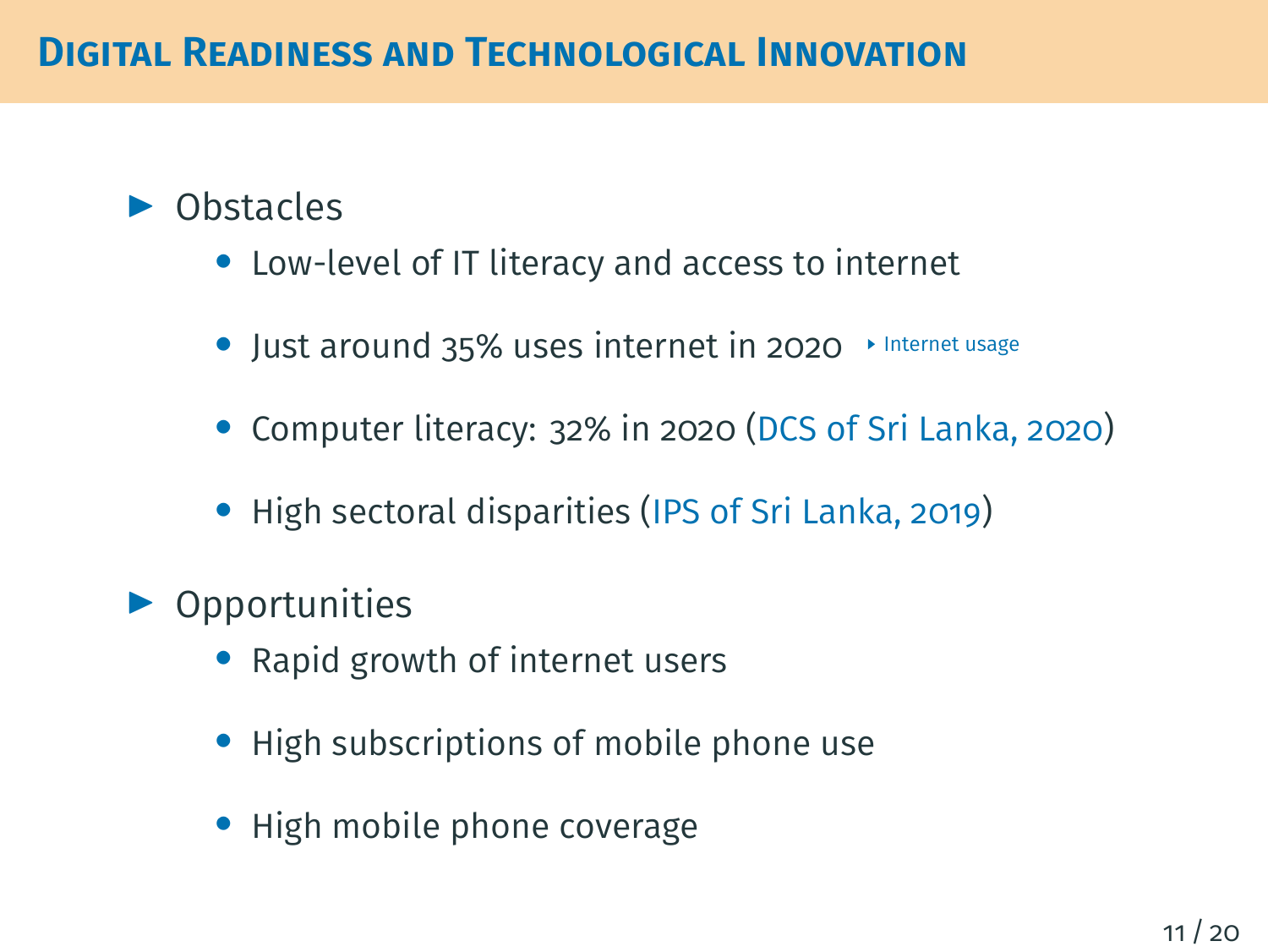Policies and strategies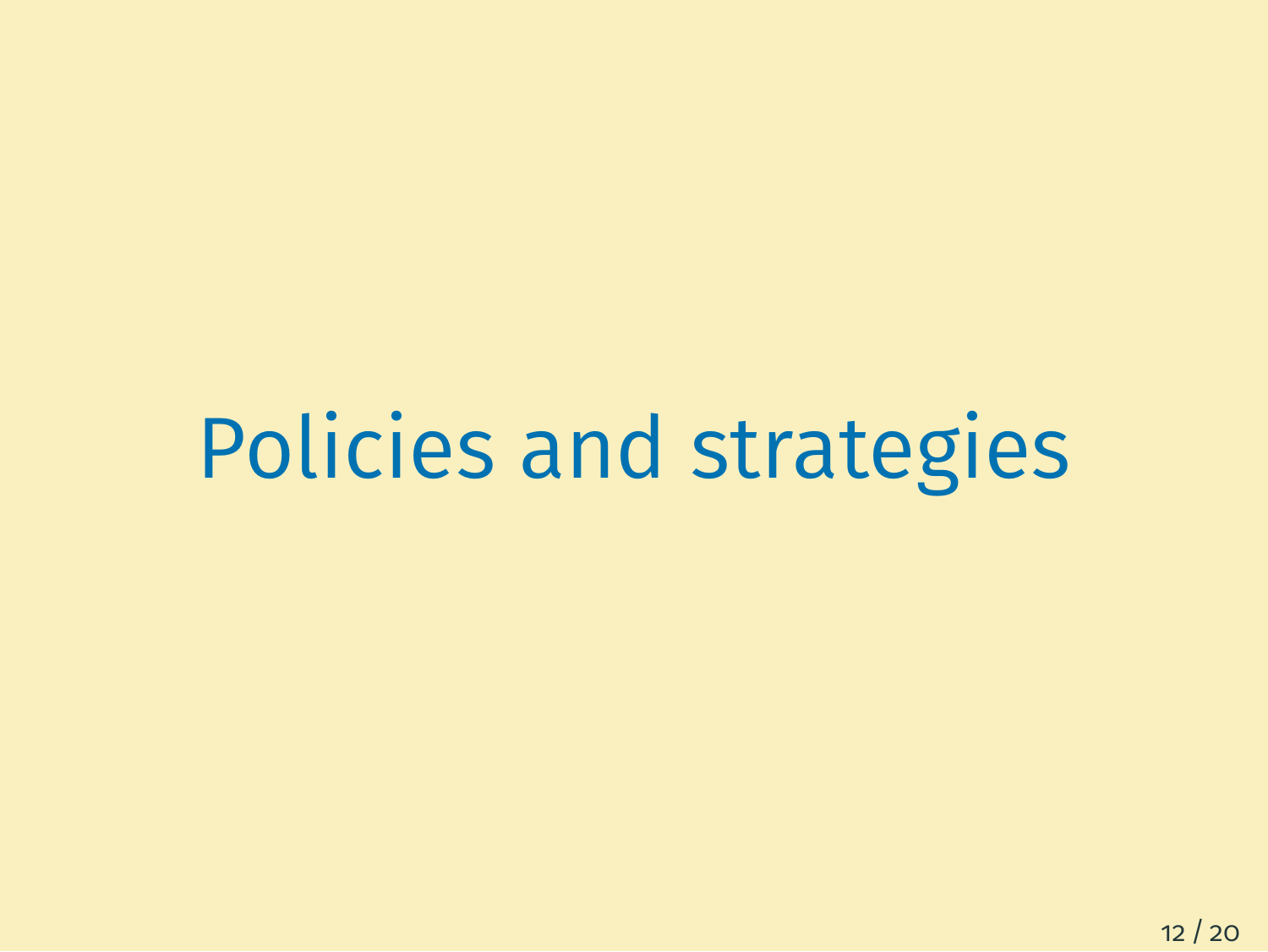#### **INDUSTRIAL POLICY AND STRATEGIES**

<span id="page-13-0"></span> $\blacktriangleright$  Is Sri Lanka on a de-coupling trend ?  $\blacktriangleright$  [Trade Openness](#page-18-0)

 $\triangleright$  [Forward Participation](#page-19-0)  $\triangleright$  [Backward Participation](#page-20-0)

- $\triangleright$  A de-coupling is harmful given that Sri Lanka is a small country
- $\triangleright$  Scant evidence to show that 4IR induced automation cause de-globalization + future (political backlash?)
- ▶3D printing also needs raw materials ([Antràs, 2020](#page-21-2))
- ▶ Sri Lanka's way forward is investing on digital readiness and integrating to GVCs to capitalise on high human capital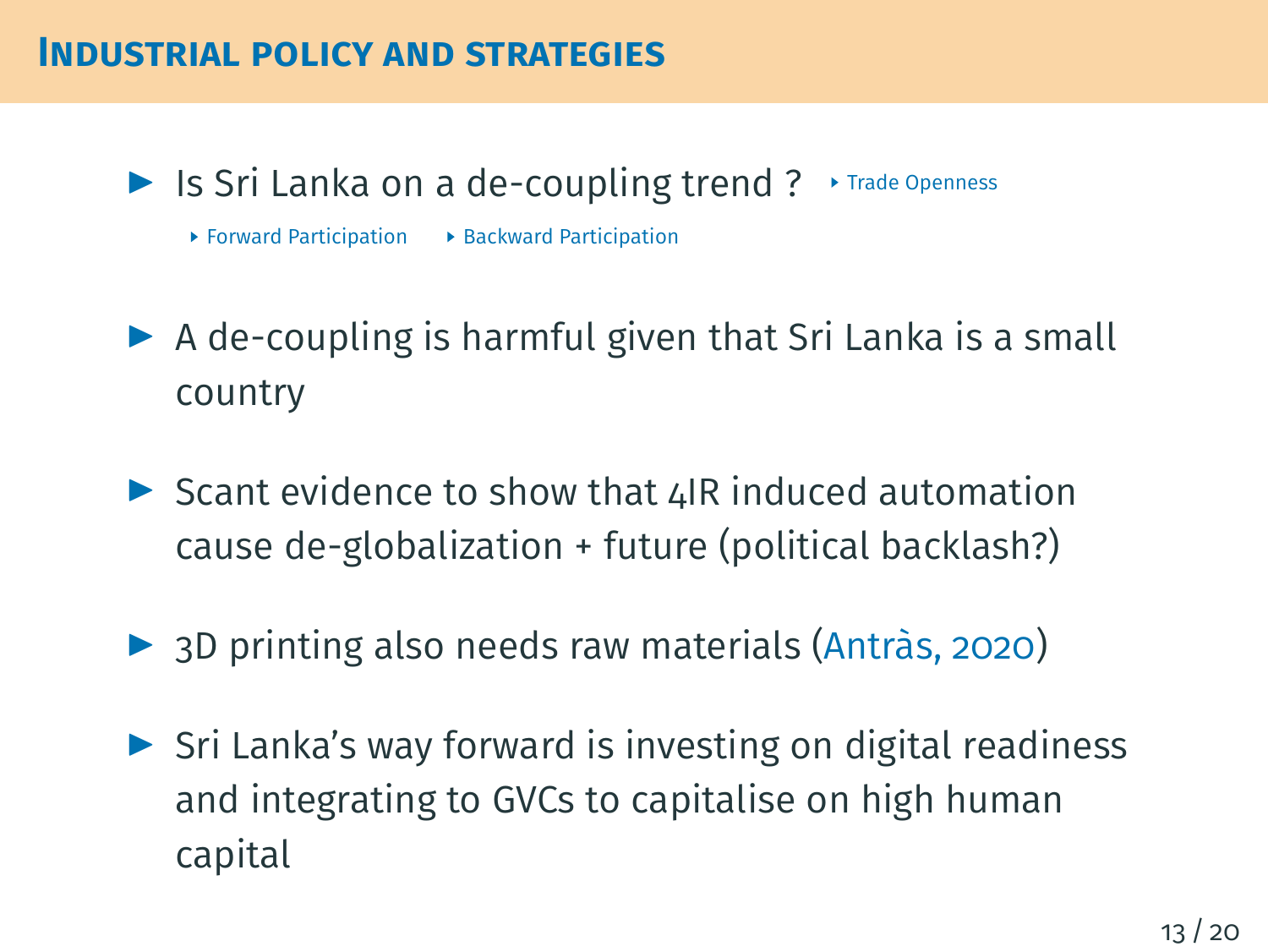#### **INDUSTRIAL POLICY AND STRATEGIES**

- ▶ Sri Lanka should empower educated workforce with required digital knowledge (also focus on gender parity)
- ▶ Identification of products that need fast delivery for automation (demand and inventory analyses)
- ▶ Service provision in algorithm and software development
- ▶ Capitalise on US supply chain realignment through vertical integration
- ▶ Capitalise on scale economies
- ▶ None is possible through de-coupling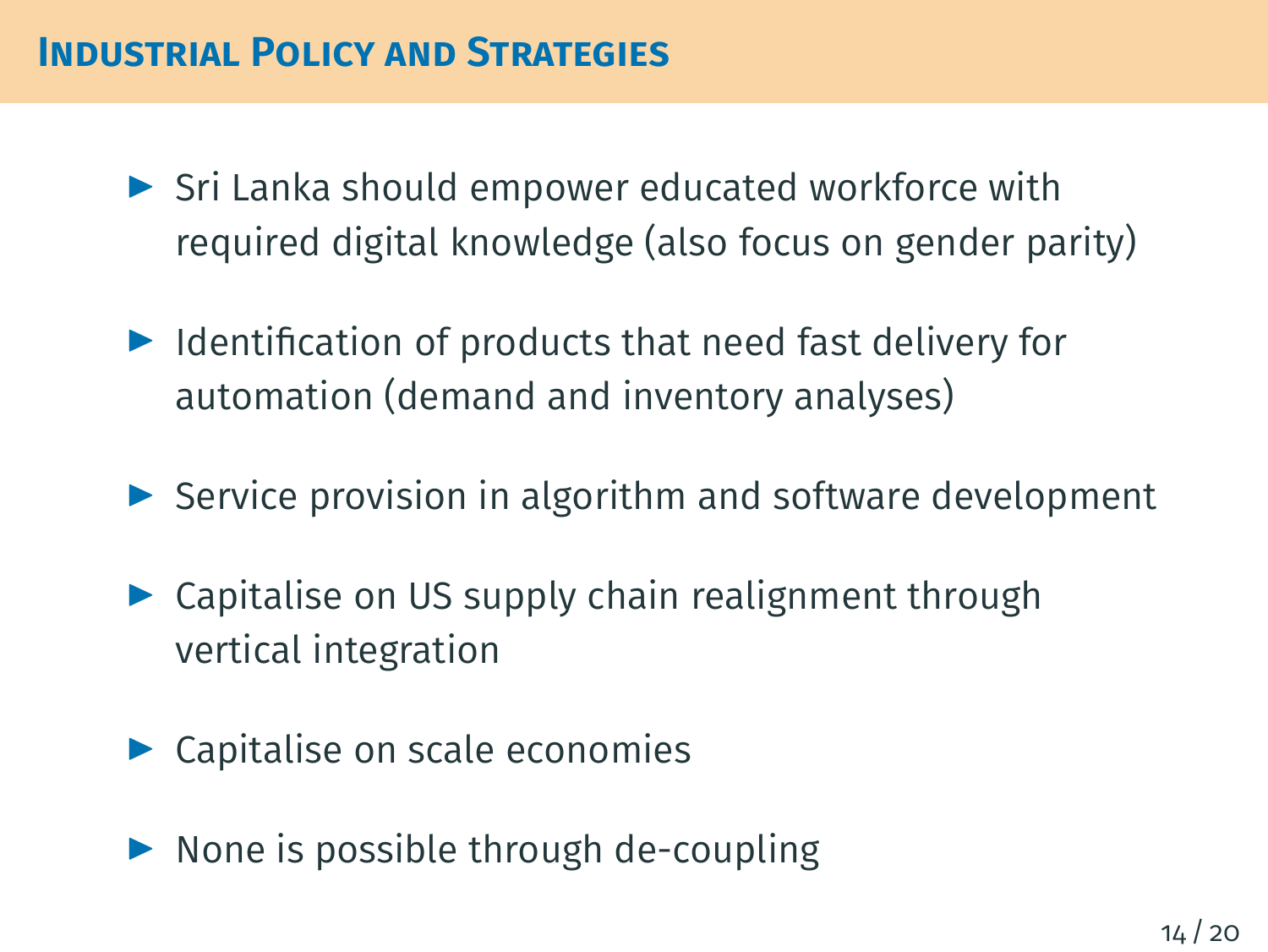Thank you!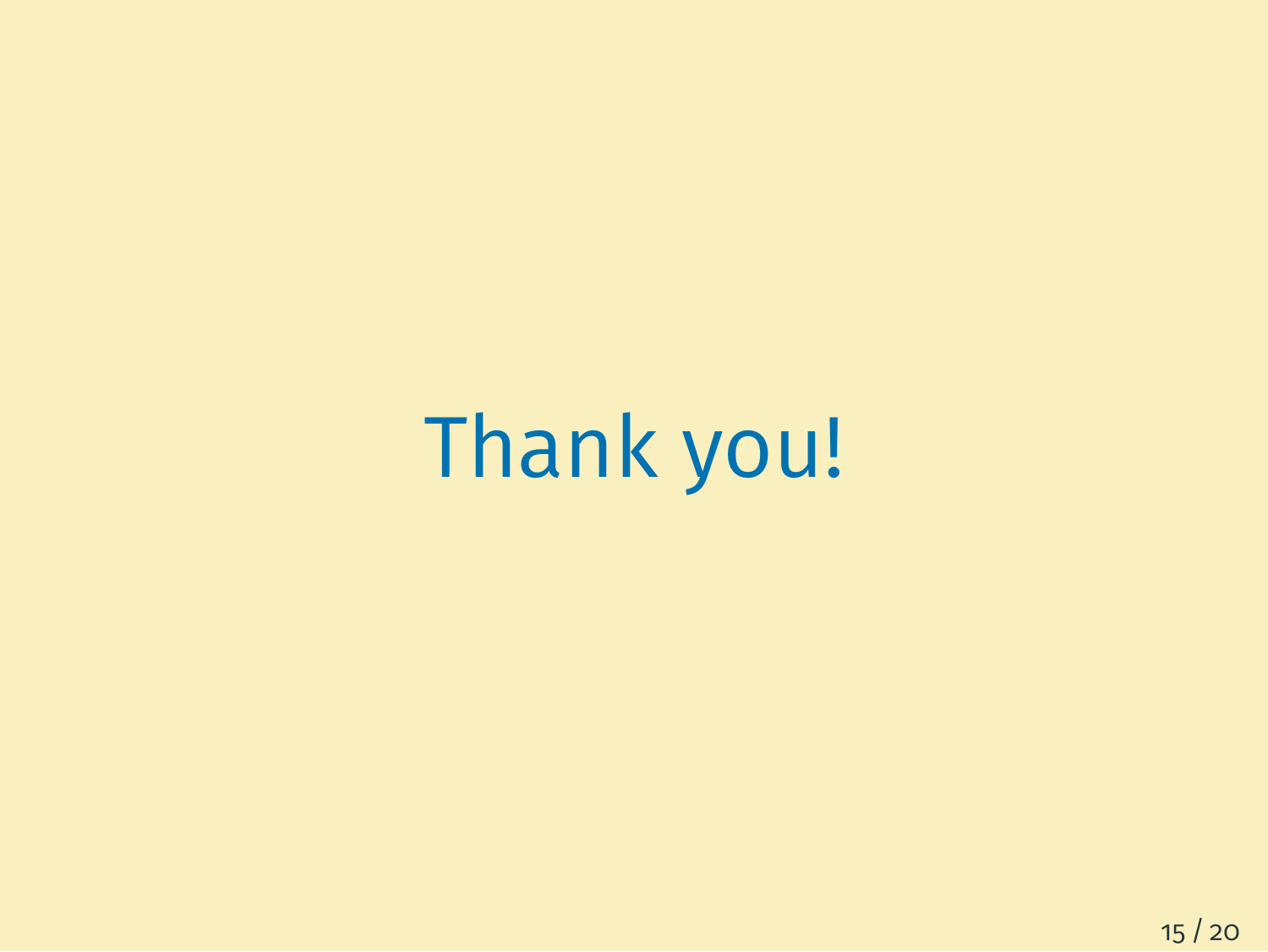#### <span id="page-16-0"></span>**HS CHAPTER 85: EXPORT PERFORMANCE OF SRI LANKA**

Rest of the world  $-\Delta$  Total EU(28)

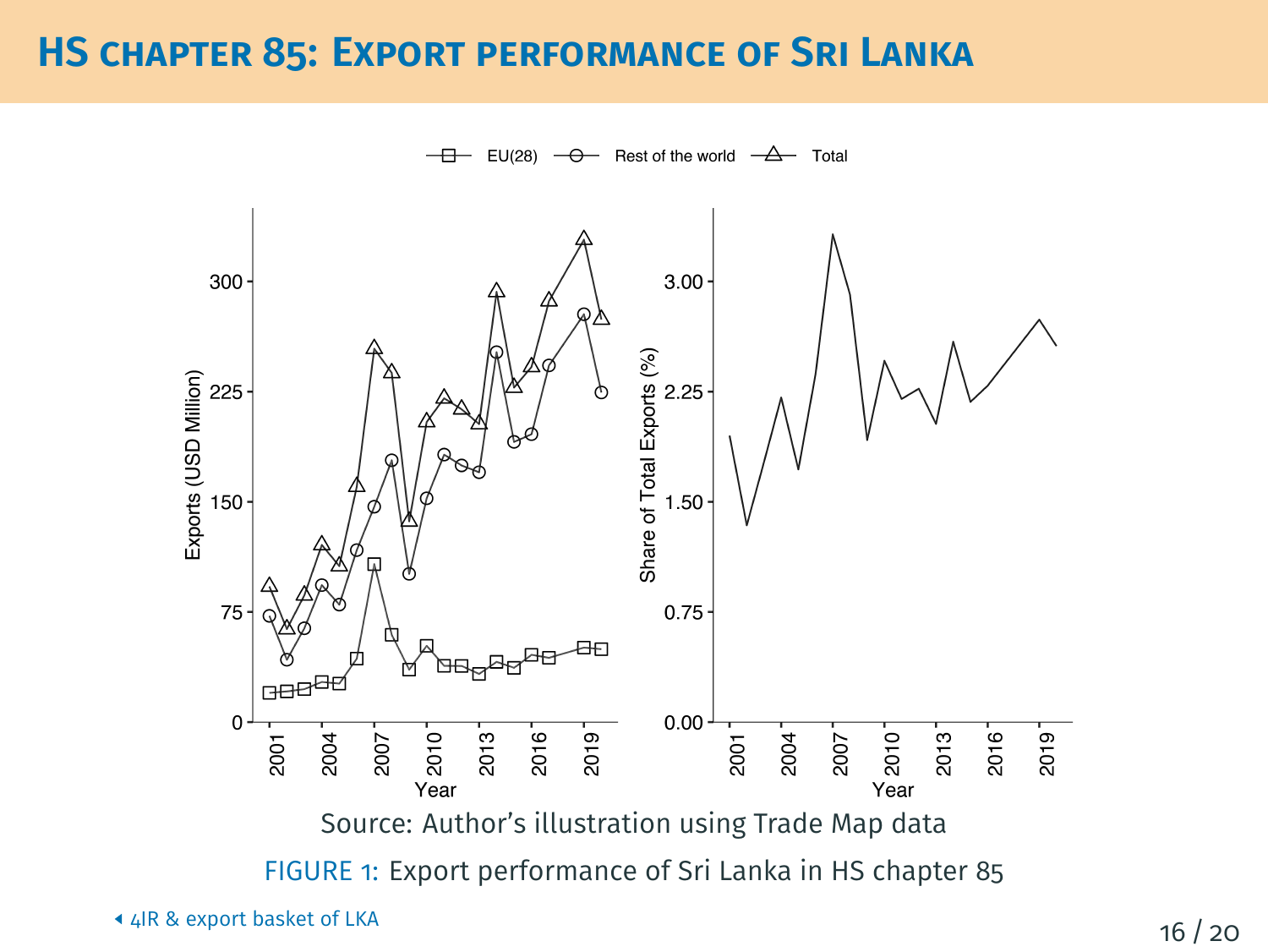#### <span id="page-17-0"></span>**INTERNET USERS AS PERCENTAGE OF POPULATION**



Source: Author's illustration using World Development Indicator Data FIGURE 2: Internet users as a share of population

#### [Digital Readiness](#page-11-0)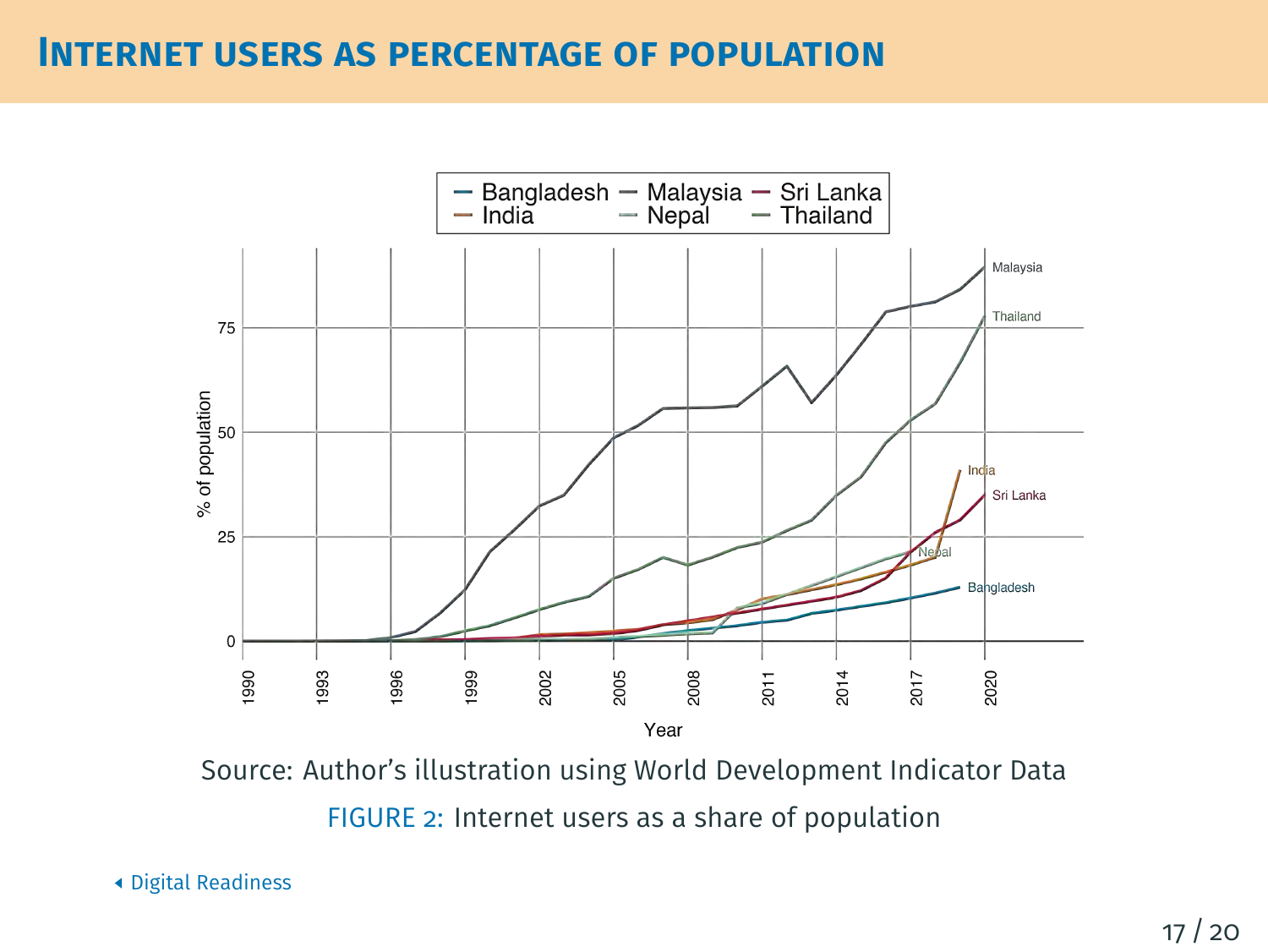#### <span id="page-18-0"></span>**TRADE OPENNESS OF SRI LANKA**



 $\blacksquare$ [Industrial Policy](#page-13-0)  $\blacksquare$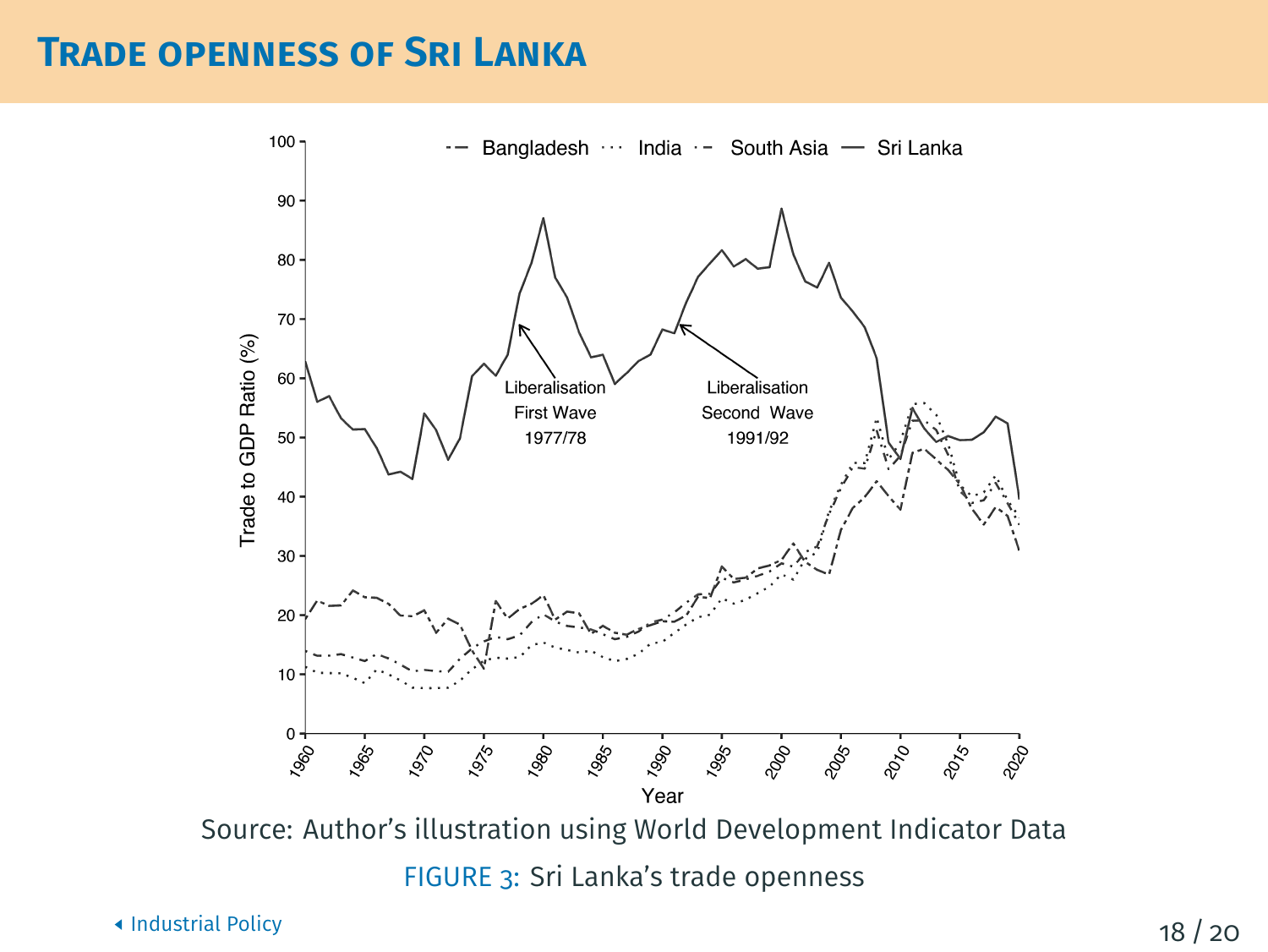#### <span id="page-19-0"></span>**FORWARD GVC PARTICIPATION**



Source: Author's illustration using MRIO data of ADB FIGURE 4: Forward GVC participation by selected countries

[Industrial Policy](#page-13-0)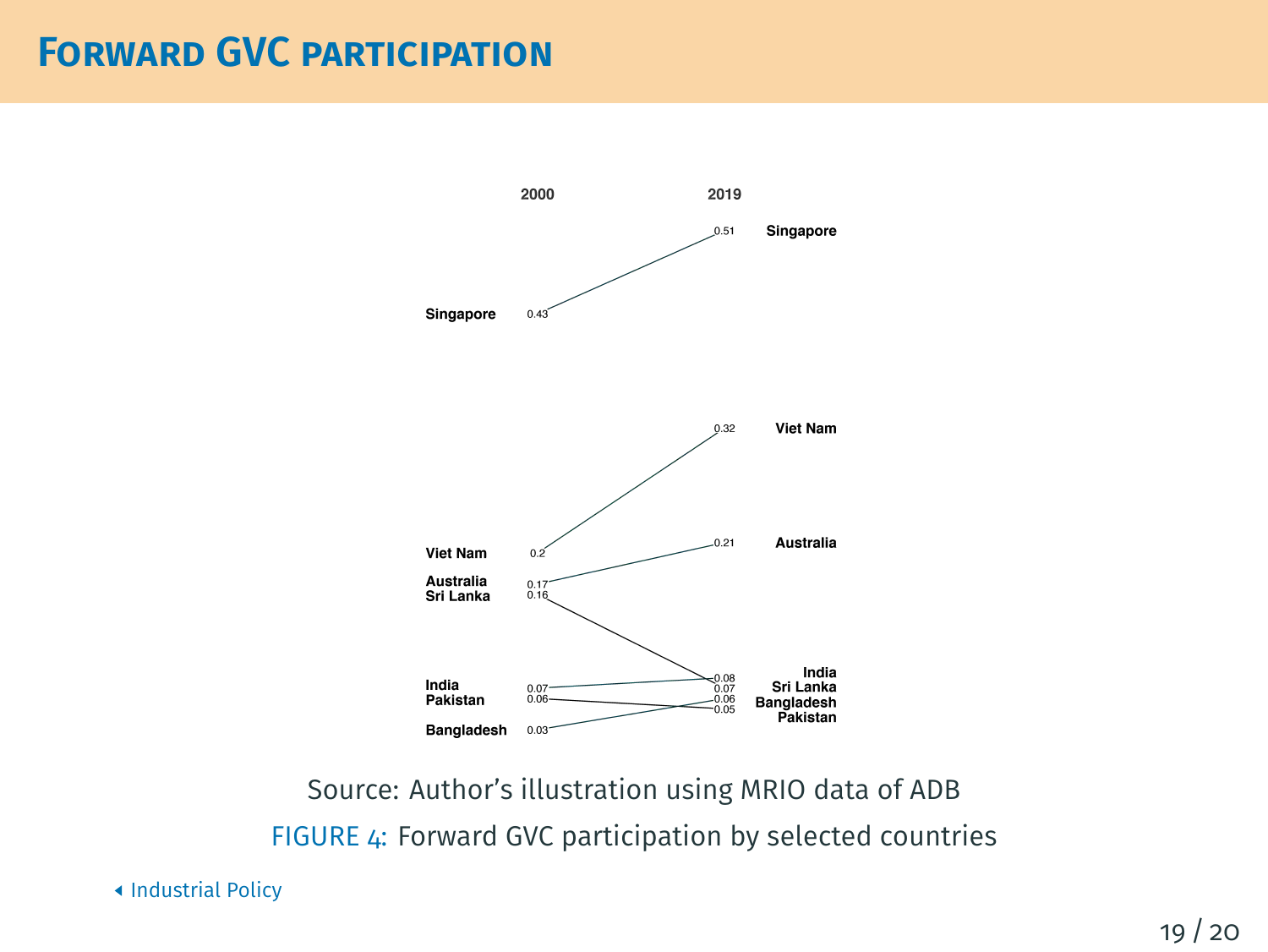#### <span id="page-20-0"></span>**BACKWARD GVC PARTICIPATION**



Source: Author's illustration using MRIO data of ADB FIGURE 5: Backward GVC participation by selected countries

[Industrial Policy](#page-13-0)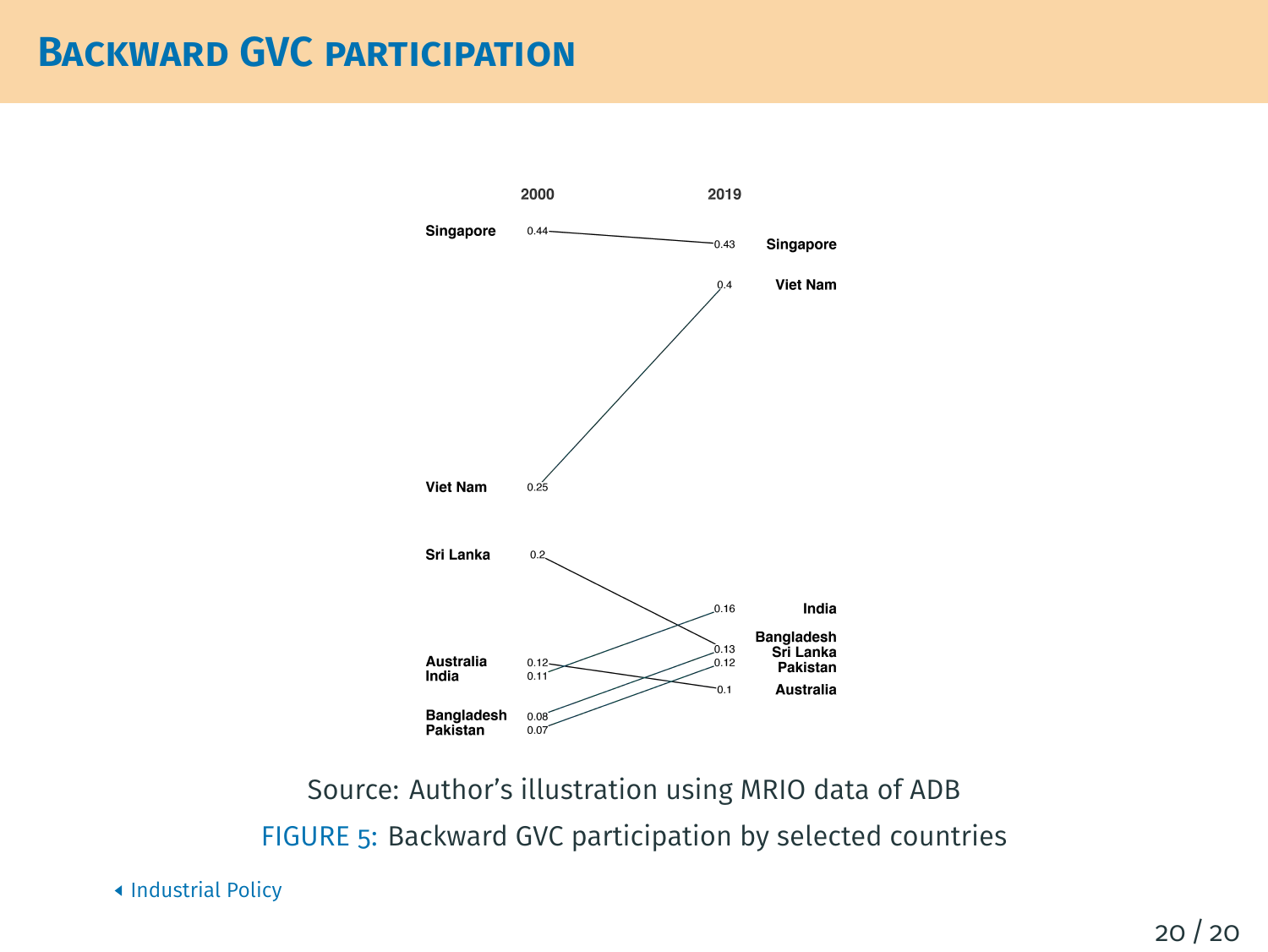### <span id="page-21-4"></span>**[References](#page-21-4)**

<span id="page-21-0"></span>Acemoglu, D., Lelarge, C., and Restrepo, P. (2020). Competing with robots: Firm-level evidence from france. In *AEA Papers and Proceedings*, volume 110, pages 383–88.

- <span id="page-21-1"></span>Acemoglu, D. and Restrepo, P. (2020). Robots and jobs: Evidence from us labor markets. *Journal of Political Economy*, 128(6):2188–2244.
- <span id="page-21-2"></span>Antràs, P. (2020). De-globalisation? global value chains in the post-covid-19 age. Technical report, National Bureau of Economic Research.
- <span id="page-21-3"></span>DCS of Sri Lanka (2020). Computer Literacy Statistics-2020. *[http://www.statistics.gov.lk/PressReleases/](http://www.statistics.gov.lk/PressReleases/ComputerLiteracystatistics-2020-Firstsixmonths) [ComputerLiteracystatistics-](http://www.statistics.gov.lk/PressReleases/ComputerLiteracystatistics-2020-Firstsixmonths)*2020*-Firstsixmonths*.